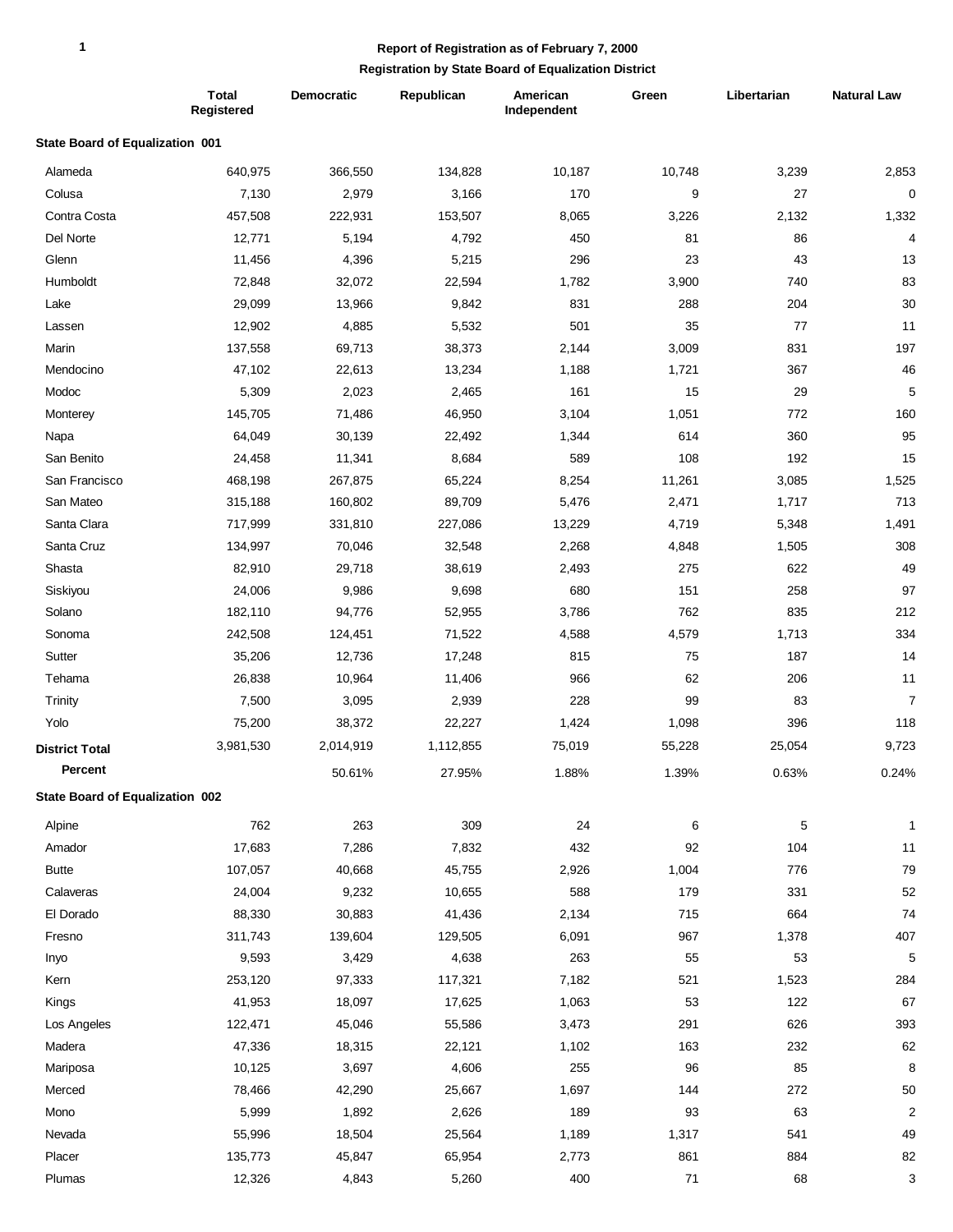# **Registration by State Board of Equalization District Report of Registration as of February 7, 2000**

### **Reform Miscellaneous Declined to State**

| 1,991  | 8,408  | 102,171 |
|--------|--------|---------|
| 19     | 33     | 727     |
| 2,239  | 15,884 | 48,192  |
| 105    | 93     | 1,966   |
| 22     | 55     | 1,393   |
| 321    | 491    | 10,865  |
| 189    | 158    | 3,591   |
| 79     | 91     | 1,691   |
| 892    | 524    | 21,875  |
| 341    | 584    | 7,008   |
| 14     | 17     | 580     |
| 706    | 1,306  | 20,170  |
| 303    | 564    | 8,138   |
| 135    | 162    | 3,232   |
| 1,556  | 3,910  | 105,508 |
| 1,435  | 1,378  | 51,487  |
| 4,752  | 3,414  | 126,150 |
| 959    | 1,292  | 21,223  |
| 277    | 594    | 10,263  |
| 69     | 111    | 2,956   |
| 922    | 1,096  | 26,766  |
| 1,502  | 2,453  | 31,366  |
| 81     | 1,140  | 2,910   |
| 83     | 277    | 2,863   |
| 26     | 163    | 860     |
| 286    | 760    | 10,519  |
| 19,304 | 44,958 | 624,470 |
| 0.48%  | 1.13%  | 15.68%  |
|        |        |         |
| 5      | 5      | 144     |
| 124    | 175    | 1,627   |
| 355    | 713    | 14,781  |
| 158    | 146    | 2,663   |
| 444    | 680    | 11,300  |
| 1,165  | 1,248  | 31,378  |
| 21     | 85     | 1,044   |
| 1,166  | 1,083  | 26,707  |
| 110    | 286    | 4,530   |
| 492    | 1,034  | 15,530  |
| 171    | 276    | 4,894   |
| 41     | 86     | 1,251   |
| 242    | 334    | 7,770   |
| 20     | 29     | 1,085   |
| 562    | 215    | 8,055   |
| 925    | 435    | 18,012  |
| 54     | 103    | 1,524   |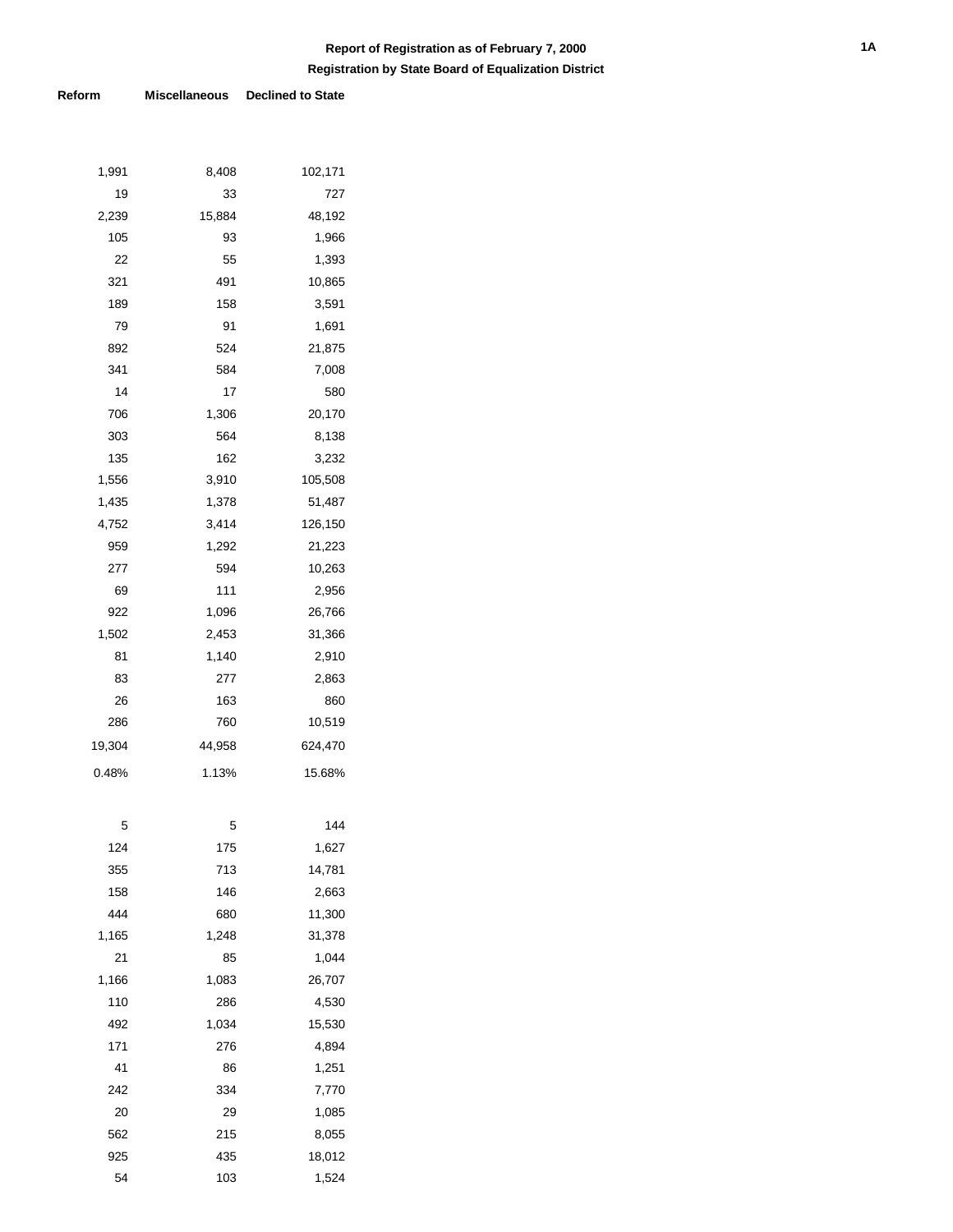# **Report of Registration as of February 7, 2000**

## **Registration by State Board of Equalization District**

|                                        | <b>Total</b><br>Registered | <b>Democratic</b> | Republican | American<br>Independent | Green   | Libertarian | <b>Natural Law</b> |
|----------------------------------------|----------------------------|-------------------|------------|-------------------------|---------|-------------|--------------------|
| State Board of Equalization 002        |                            |                   |            |                         |         |             |                    |
| Sacramento                             | 575,968                    | 271,255           | 204,434    | 12,470                  | 3,832   | 3,020       | 1,214              |
| San Bernardino                         | 636,923                    | 272,342           | 259,092    | 16,475                  | 1,775   | 3,120       | 1,540              |
| San Joaquin                            | 201,763                    | 87,985            | 90,453     | 3,320                   | 513     | 947         | 153                |
| San Luis Obispo                        | 130,828                    | 48,456            | 57,684     | 2.896                   | 1,514   | 945         | 253                |
| Santa Barbara                          | 203,582                    | 84,830            | 76,115     | 4,149                   | 2,446   | 1,316       | 389                |
| Sierra                                 | 2,166                      | 814               | 905        | 58                      | 18      | 33          | $\mathbf 0$        |
| <b>Stanislaus</b>                      | 185,556                    | 86,132            | 71,374     | 4,362                   | 488     | 874         | 160                |
| Tulare                                 | 117,924                    | 47,574            | 52,423     | 2,829                   | 280     | 482         | 162                |
| Tuolumne                               | 30,436                     | 12,709            | 12,940     | 772                     | 211     | 185         | 24                 |
| Ventura                                | 367,096                    | 141,704           | 154,161    | 8,356                   | 2,404   | 2,243       | 1,077              |
| Yuba                                   | 23,213                     | 9,513             | 9,443      | 805                     | 86      | 162         | 19                 |
| <b>District Total</b>                  | 3,798,192                  | 1,590,543         | 1,571,484  | 88,273                  | 20,195  | 21,054      | 6,620              |
| <b>Percent</b>                         |                            | 41.88%            | 41.37%     | 2.32%                   | 0.53%   | 0.55%       | 0.17%              |
| State Board of Equalization 003        |                            |                   |            |                         |         |             |                    |
| Imperial                               | 47,639                     | 25,227            | 13,994     | 1,034                   | 67      | 204         | 70                 |
| Los Angeles                            | 606,684                    | 278,313           | 213,559    | 11,068                  | 3,532   | 3,437       | 3,373              |
| Orange                                 | 1,228,575                  | 391,454           | 608,470    | 24,063                  | 4,510   | 8,557       | 4,609              |
| Riverside                              | 585,541                    | 216,817           | 275,115    | 13,184                  | 1,560   | 3,379       | 1,548              |
| San Diego                              | 1,304,311                  | 468,438           | 543,860    | 30,363                  | 6,868   | 10,525      | 14,231             |
| <b>District Total</b>                  | 3,772,750                  | 1,380,249         | 1,654,998  | 79,712                  | 16,537  | 26,102      | 23,831             |
| Percent                                |                            | 36.58%            | 43.87%     | 2.11%                   | 0.44%   | 0.69%       | 0.63%              |
| <b>State Board of Equalization 004</b> |                            |                   |            |                         |         |             |                    |
| Los Angeles                            | 3,079,333                  | 1,698,957         | 801,614    | 52,383                  | 16,944  | 14,973      | 22,009             |
| <b>District Total</b>                  | 3,079,333                  | 1,698,957         | 801,614    | 52,383                  | 16,944  | 14,973      | 22,009             |
| Percent                                |                            | 55.17%            | 26.03%     | 1.70%                   | 0.55%   | 0.49%       | 0.71%              |
| <b>StateTotal</b>                      | 14,631,805                 | 6,684,668         | 5,140,951  | 295,387                 | 108,904 | 87,183      | 62,183             |
| Percent                                |                            | 45.69%            | 35.14%     | 2.02%                   | 0.74%   | 0.60%       | 0.42%              |